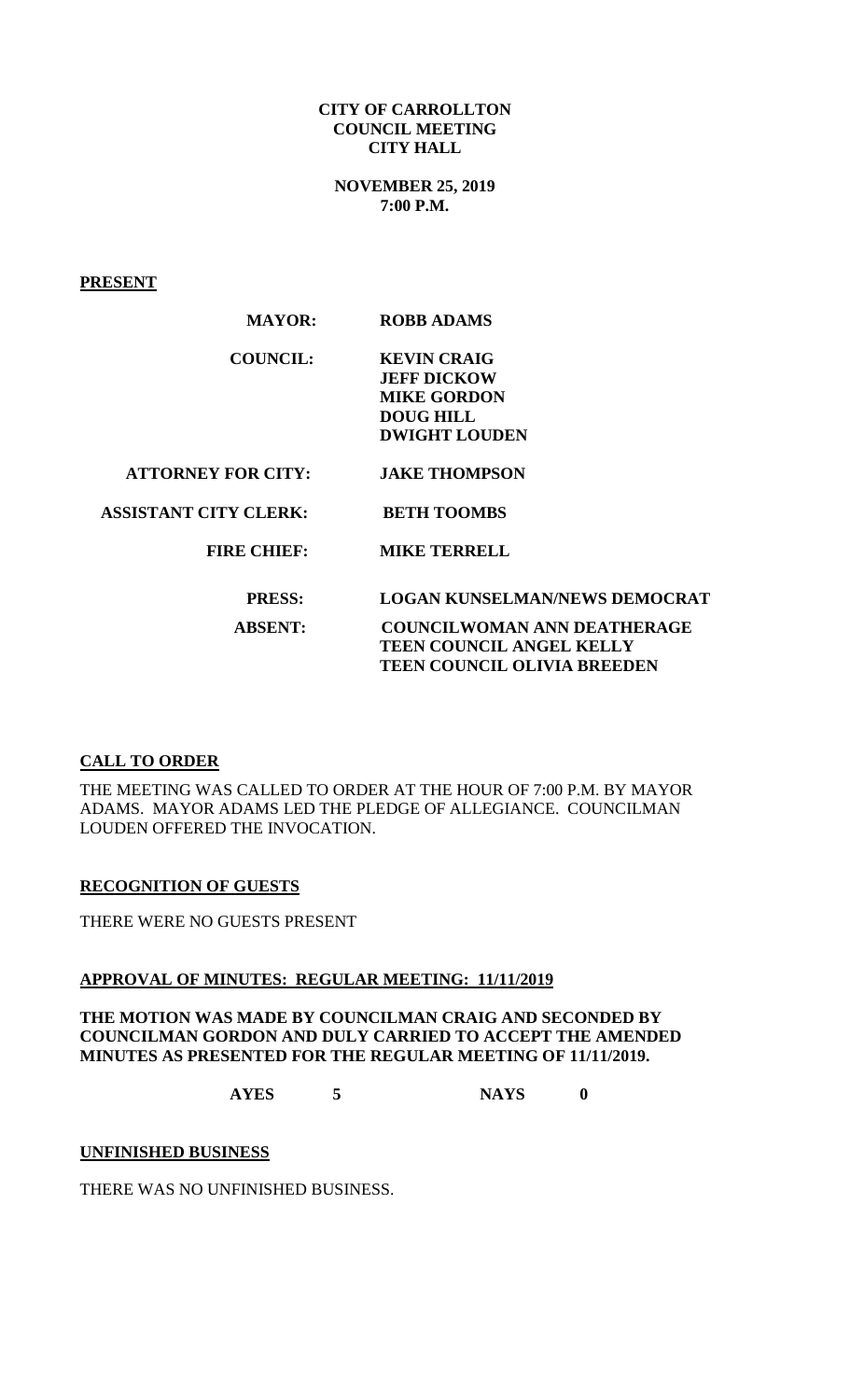### **NEW BUSINESS**

### **RECOMMENDATION FROM CODE ENFORCEMENT BOARD**

ATTORNEY FOR THE CITY, JAKE THOMPSON, PRESENTED A RECOMMENDATION FROM TODAY'S CODE ENFORCEMENT BOARD MEETING. THERE IS A LIST OF BUSINESSES THAT HAVE NOT PURCHASED A BUSINESS LICENSE. THE CODE ENFORCEMENT BOARD RECOMMENDS THE CITY COUNCIL TO AUTHORIZE ABATEMENT OF ALL LISTED BUSINESSES WHO HAVE NOT OBTAINED A BUSINESS LICENSE.

**THE MOTION WAS MADE BY COUNCILMAN LOUDEN AND SECONDED BY COUNCILMAN GORDON AND DULY CARRIED TO AUTHORIZE ABATEMENT OF ALL LISTED BUSINESSES WHO HAVE NOT OBTAINED A BUSINESS LICENSE.**

**AYES 5 NAYS 0**

#### **SURPLUS PROPERTY**

PUBLIC WORKS SUPERVISOR, RON KNIGHT, HAS TAKEN THE OLD STEEL FLAT BED OFF HIS TRUCK. HE WOULD LIKE TO HAVE IT DECLARED SURPLUS. IT IS GOOSENECK BRAND THAT IS 9' LONG AND 7'6" WIDE. IT HAS TWO 6' ALUMINUM SIDE BOXES AND A GOOSENECK BALL IN THE BED. IT CAME OFF A 2001 CHEVY 1- TON 3500 DUALLY. MAYOR ADAMS EXPLAINED IT CANNOT BE PART OF SATURDAY'S AUCTION SINCE WE HAVE ALREADY PUBLISHED THE LIST. WE CAN HAVE THE FLAT BED ON DISPLAY AT SATURDAY'S AUCTION AND LET PEOPLE KNOW WE WILL BE ACCEPTING SEALED BIDS ON IT.

### **THE MOTION WAS MADE BY COUNCILMAN CRAIG AND SECONDED BY COUNCILMAN DICKOW AND DULY CARRIED TO DECLARE THE GOOSENECK STEEL FLAT BED SURPLUS AND TO ACCEPT SEALED BIDS ON IT.**

**AYES 5 NAYS 0**

### **MAYOR'S REPORT**

THE CHRISTMAS LUNCHEON WILL BE MONDAY, DECEMBER 9TH, AT 11:30 A.M. AT CITY HALL.

### **APPROVAL OF ACCOUNTS PAID/PAYABLE 11/13/19 - 11/26/19**

**THE MOTION WAS MADE BY COUNCILMAN DICKOW AND SECONDED BY COUNCILMAN CRAIG AND DULY CARRIED TO APPROVE THE ACCOUNTS PAID/PAYABLE 11/13/19 THROUGH 11/26/19.**

**AYES 5 NAYS 0**

#### **COMMENTS:**

**COUNCILMAN CRAIG:** HE WANTS TO WISH EVERYONE A HAPPY THANKSGIVING.

**MAYOR ADAMS:** THE BIBLE READING WILL BE HELD JANUARY 1 -4 DOWNTOWN. THEY WILL USE THE SANTA HOUSE AGAIN THIS YEAR, AS IT IS WARMER THAN USING A TENT.

**COUNCILMAN LOUDEN:** HE ASKED ABOUT THE PAVING. MAYOR ADAMS SAID THERE IS A CERTAIN TEMPERATURE THEY CAN LAY BASE. THEY HAVE A DEADLINE OF NOVEMBER 30TH FOR STATE JOBS. THEY HAVE TWO CREWS IN